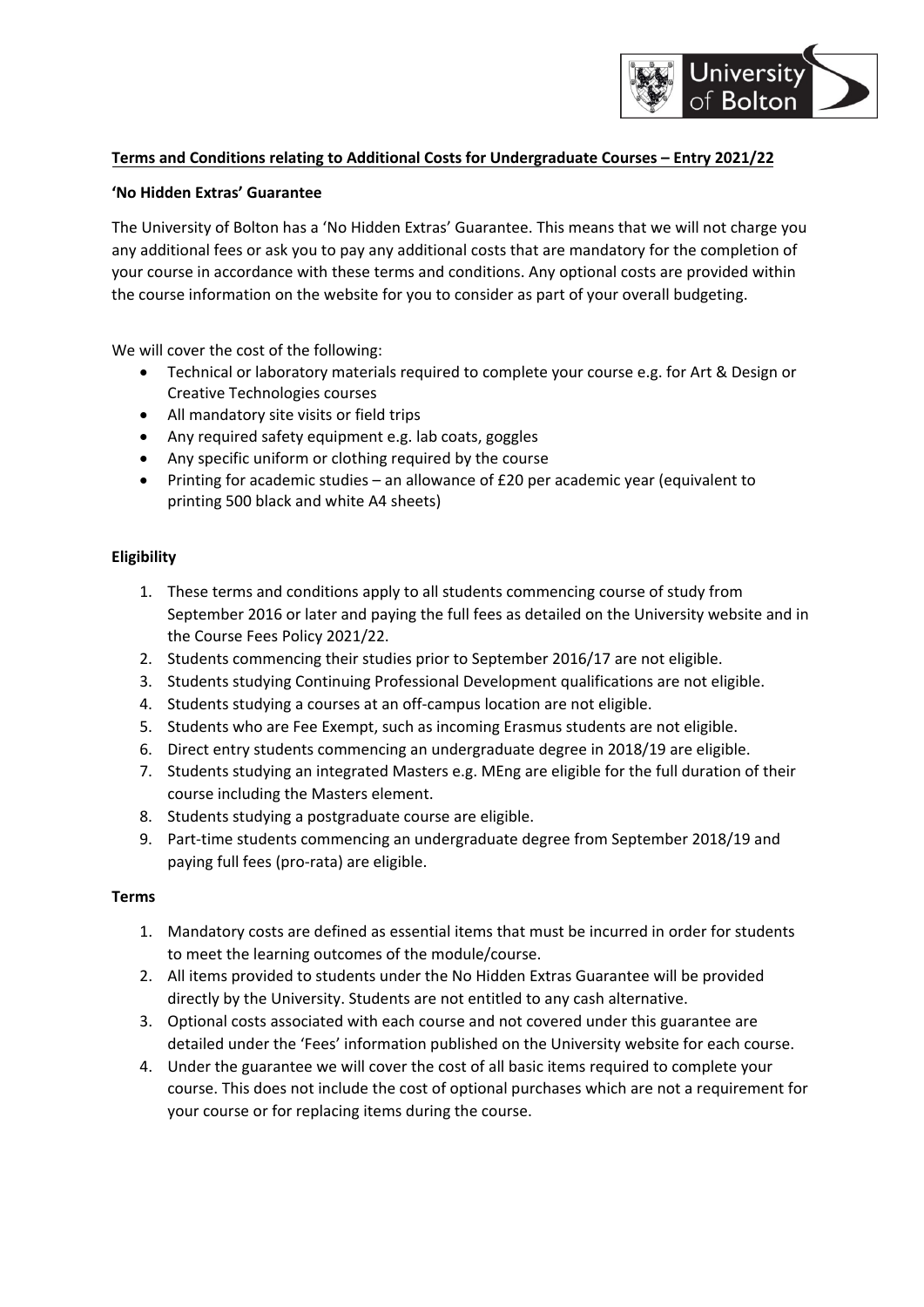#### **Items covered by the 'No Hidden Extras Guarantee'**

- **1.** Photocopying and printing charges for academic studies only and up to the value of £20 per academic year (equivalent to 500 black and white A4 sheets. £20 is allocated to each student and must be used within the given academic year – you cannot carry over your allocation to subsequent years.
- 2. Site visits, field trips, residential field trips considered to be mandatory for the completion of your course. This is defined as a trip which without undertaking the student would not be able to meet the learning objectives of the module or complete the assessment in that module. The University will cover travel, accommodation and insurance costs which are organised by the University itself. Students will not be reimbursed should they decide to make their own arrangements and pay themselves.
- 3. Hard hats, hi-vis vests, safety boots, safety googles, lab coats or other safety equipment.
- 4. Drawing, painting, sculpting and modelling materials deemed to be of a necessary standard mandatory for the completion of the course. The cost of premium materials will not be covered.
- 5. Any software necessary for the completion of your course will be provided on University equipment made available to you.
- 6. Unless otherwise stated on the course information on our website, uniform required by the course will be provided by the University. We will provide you with your first set of items but will not cover the cost of replacements. We will not cover the cost of suitable footwear e.g. for clinical practice or placements.
- 7. Specialist field equipment required as part of your studies will be made available to you as necessary.
- 8. Reasonable costs associated with your major project, dissertation or other research activity. The nature and extent of these costs will depend on the project you choose to develop and must be discussed and agreed with your personal tutor, programme leader or director of studies in advance. Any additional costs for this activity must be paid by you.

# **Items not considered mandatory for the completion of your course and not covered by the 'No Hidden Extras' Guarantee**

- 1. Satisfactory completion of a DBS (Disclosure and Barring Service) is a requirement for entry and continuation on some courses. The cost of this is £44.
- 2. Accommodation and living costs while studying at the University.
- 3. Travel to and from the University campus to undertake your studies.
- 4. Travel costs associated with attending a placement which is part of your course.
- 5. Additional printing costs over and above the allowance provided by the University of £20 per annum.
- 6. Purchasing of recommended texts and suggested reading material. All recommended texts are available to loan in the library.
- 7. Meals and subsistence or any specialist clothing or equipment necessary for site visits, field trips or residential field trips
- 8. Communications costs (such as mobile phone or data costs) while on any trip.
- 9. Costs of any external or professional examinations.
- 10. Storage devices such as memory sticks, DVDs and CDs unless specified as a mandatory requirement of your course.
- 11. Fees or subscriptions for membership of professional bodies.
- 12. Cost of premium art materials over and above the standard deemed necessary to complete the course.